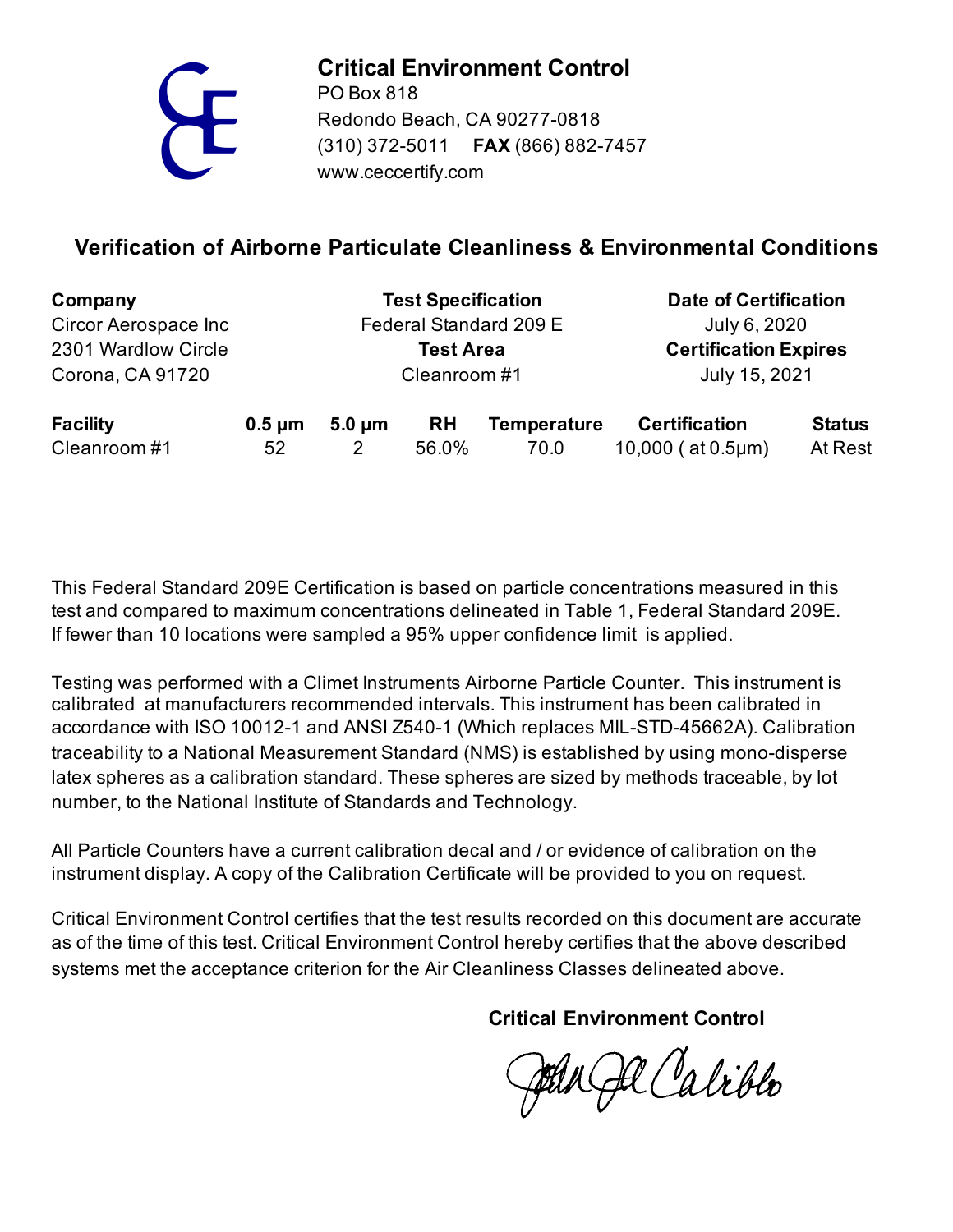# **Critical Environment Control**

## Test Results Test Standard: **Federal Standard 209E**

## Company: **Circor Aerospace Inc.**

| Date Tested:<br>07/06/2020    |             |                | Area Tested:         | Cleanroom #1       |
|-------------------------------|-------------|----------------|----------------------|--------------------|
| <b>Certification Expires:</b> | 07/15/2021  |                | Classification:      | 10,000             |
| Time of Test:                 | 8:58 AM     | Particle Size: |                      | $0.5 \mu m$        |
| People in Rm:                 | 1           |                |                      | At Rest            |
| <b>Count Location</b>         | $0.5 \mu m$ | $5.0 \mu m$    | <b>Rel. Humidity</b> | <b>Temperature</b> |
| 1                             | 17          | 3              | 56.0%                | 70.0               |
| $\overline{2}$                | 54          | 3              | 56.0%                | 70.0               |
| 3                             | 28          | 0              | 56.0%                | 70.0               |
| 4                             | 52          | 1              | 56.0%                | 70.0               |
| 5                             | 28          | $\overline{2}$ | 56.0%                | 70.0               |
| 6                             | 86          | 1              | 56.0%                | 70.0               |
| $\overline{7}$                | 130         | 3              | 56.0%                | 70.0               |
| 8                             | 31          | 1              | 56.0%                | 70.0               |
| 9                             | 57          | 0              | 56.0%                | 70.0               |
| 10                            | 37          | $\overline{2}$ | 56.0%                | 70.0               |
| 11                            | 43          | $\overline{2}$ | 56.0%                | 70.0               |
| 12                            | 47          | 1              | 56.0%                | 70.0               |
| 13                            | 105         | 4              | 56.0%                | 70.0               |
| 14                            | 16          | 1              | 56.0%                | 70.0               |
| Averages:                     | 52          | $\overline{2}$ | 56.0%                | 70.0               |
| Average:                      | 52          |                | Certification:       | 10,000 (at 0.5µm)  |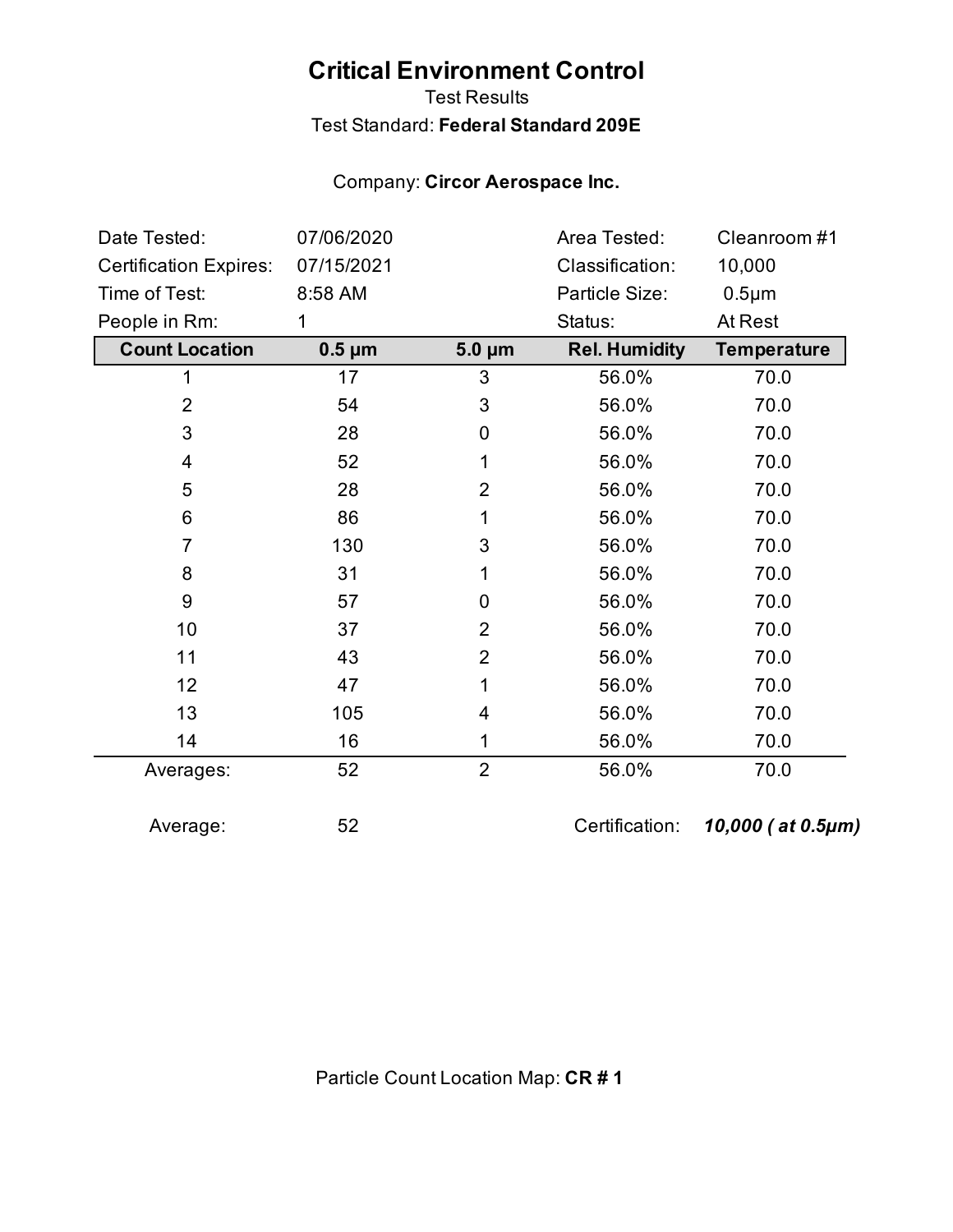## Critical Environment Control Particle Count Location Map



### **Circor Aerospace Inc**

2301 Wardlow Circle Corona, CA 91718

Reference: CR #1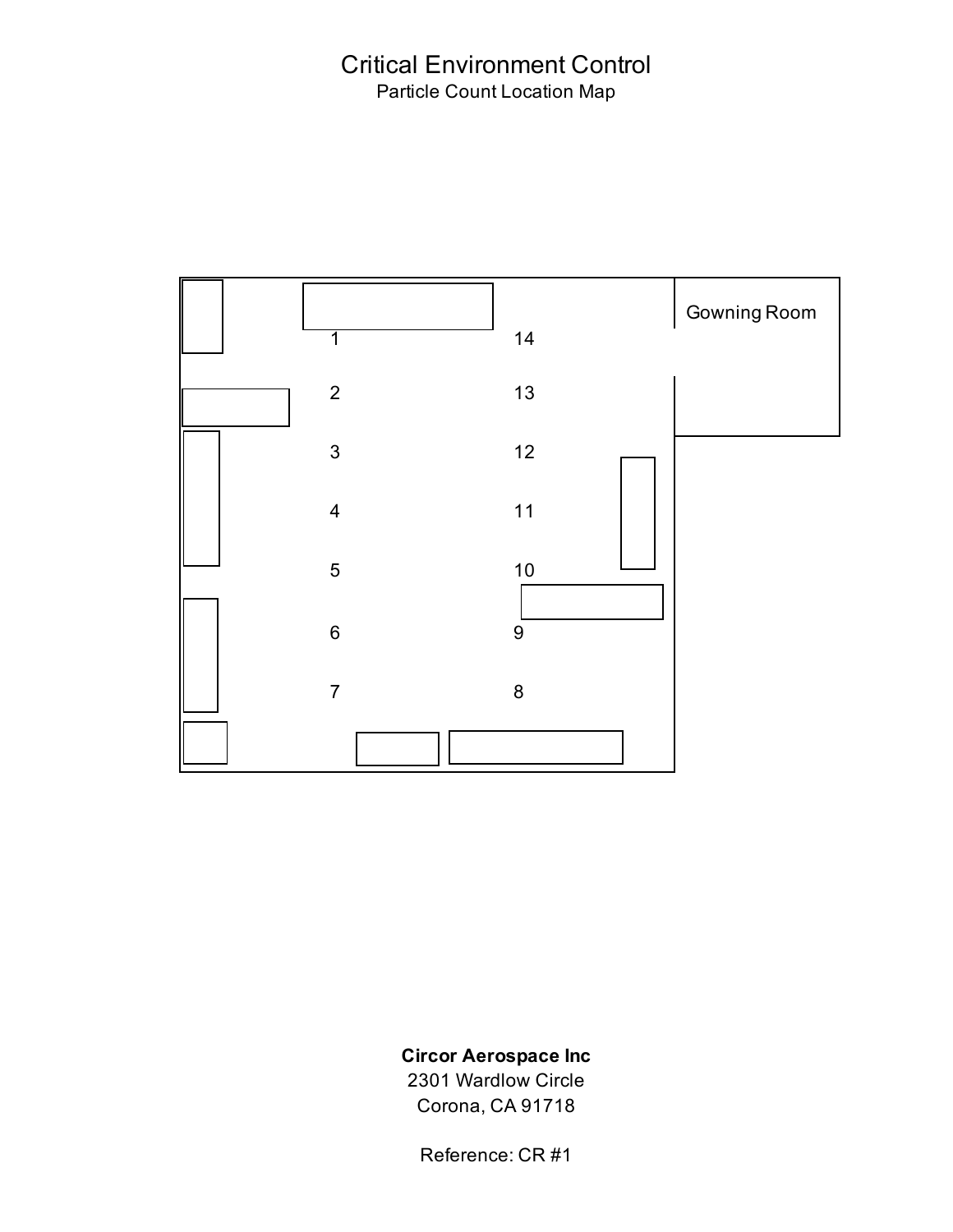#### **Information Regarding Your Test**

#### **Federal Standard 209E was cancelled on November 30, 2001. ISO 14644-1 and ISO 14644-2 have superseded Federal Standard 209E.**

Your test was performed pursuant to information that you provided, applied to criterion of Federal Standard 209E. Applicable sections of the standard are included.

#### **I. Definitions (3.)**

**Airborne Particulate Cleanliness Class (3.1)**: The Room Classification is taken from the maximum number of 0.5 micron particles per cubic foot of air sampled.

**Clean Zone (3.4):** A defined space in which the concentration of airborne particles is controlled to meet a specified Airborne Particulate Cleanliness Class.

**Cleanroom (3.5):** A room in which the concentration of airborne particles is controlled and which contains one or more clean zones.

#### **Cleanroom Status:**

 *As-Built (3.5.1):* Ready for operation, all services functional, *without* equipment or operational personnel present.  *At-Rest (3.5.2):* All services functional, equipment operable, *without* operational personnel present.

*Operational (3.5.3):* All services functional, equipment and operational personnel performing routine functions. **Monitoring (3.11):** Routine determination of airborne particle concentrations, as well as other relevant conditions, in cleanrooms and clean zones.

**Particle (3.13):** An object of solid or liquid composition, or both, and generally between .001 and 1,000 microns in size

**Particle Size(s) (4.1.1):** Verification shall be performed by measurement at one or more of the particle sizes listed for the class in Table I.

**U Descriptor (3.17):** The maximum allowable concentration per cubic foot of air of applicable particle sizes. **Upper Confidence Limit (UCL) (3.20):** An upper limit of the estimated mean which has been calculated so that, in a specified percentage of cases, its value exceeds the true population mean, both means having been sampled from a normal (Gaussian) distribution. Federal Standard 209E employs a 95% UCL.

**Verification (3.21):** The procedure for determining the compliance of air in a cleanroom or clean zone to an airborne particulate cleanliness class limit or a U Descriptor, or both.

#### **II. Criterion for Passing (5.4.1):**

The air in a cleanroom or clean zone shall have met the acceptance criteria for an airborne particulate cleanliness class or U Descriptor when the averages of the particle concentrations measured at each of the locations fall at or below the class limit or U Descriptor. Additionally, if the total number of locations sampled is less than 10, the mean of these averages must fall at or below the class limit or U Descriptor with a 95% UCL.

#### **III. Information that you Provided**

*Frequency (5.1.1)*: Intervals between verifications (testing for compliance).

 *Operating Conditions (5.1.2)*: Specific Operating Conditions Including the following:

*Status (3.5.2 & 3.5.3)* : After As Built Certification; **At Rest** or **Operational** and how either would be defined.

*Number of Locations (5.1.3.1 & 5.1.3.3):* Minimum of 2, Uniformly spaced throughout the clean zone.

Sampling at more locations increases the precision of the data.

*Number of Samples (5.1.3.1 & 5.1.3.3):* Formula based on the class of the room and square footage. Minimum of 1 sample per location, a total of at least 5 samples per in each zone.

*Particle Size(s) (4.1.1):* Verification shall be performed by measurement at one or more of the particle sizes listed for the class in Table I.

#### **IV. Airborne Particulate Cleanliness Classes (Excerpted from FS 209E, Table I)**

| Classificatior | 0.1 Micron | 0.2 Micron | 0.3 Micron | 0.5 Micron | 5.0 Micron |
|----------------|------------|------------|------------|------------|------------|
|                | 35         | 7.5        |            |            |            |
| 10             | 350        | 75         | 30         | 10         |            |
| 100            |            | 750        | 300        | 100        |            |
| 1,000          |            |            |            | 1,000      |            |
| 10,000         |            |            |            | 10,000     | 70         |
| 100,000        |            |            |            | 100,000    | 700        |